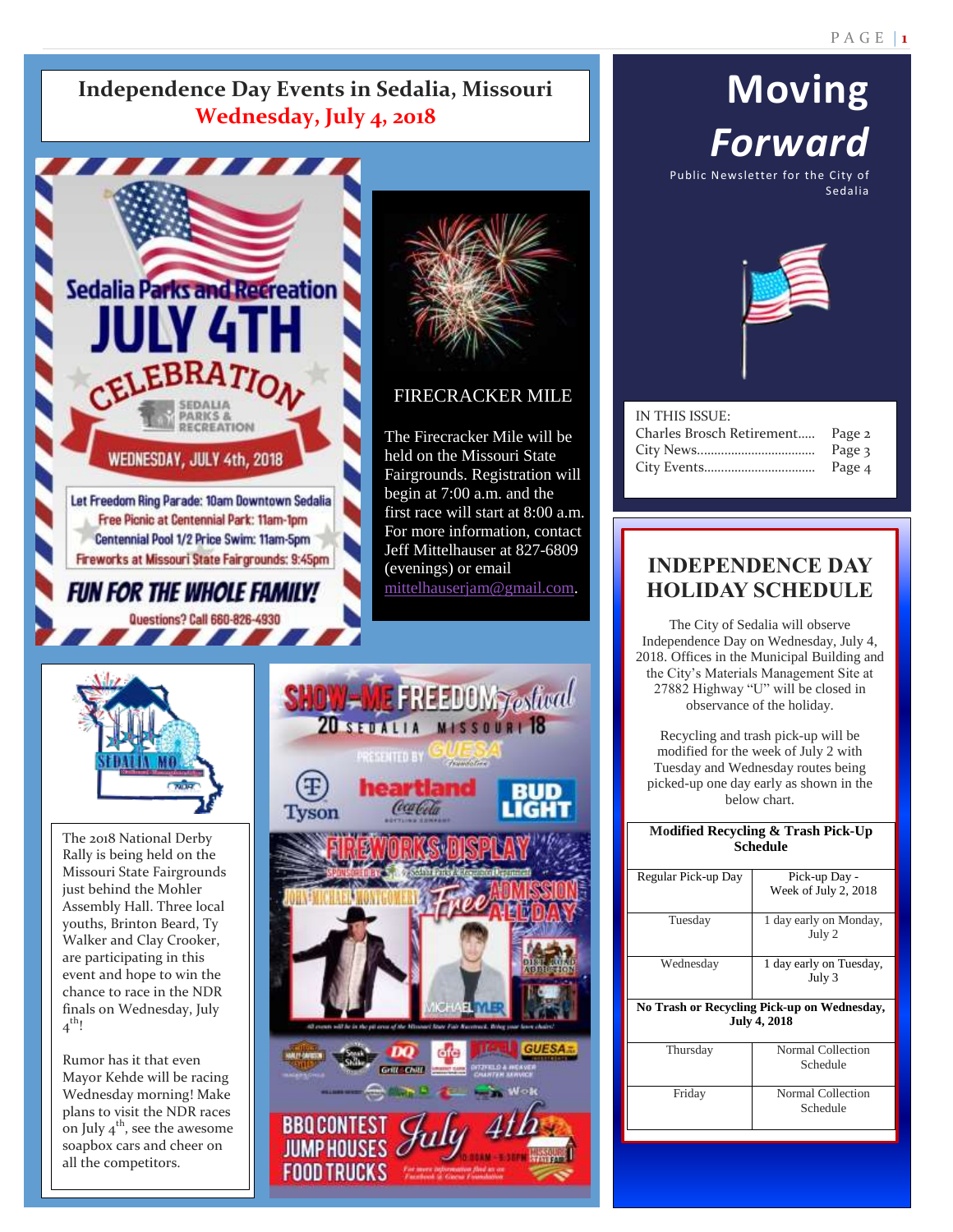## Water Department Manager Charles Brosch Prepares for Retirement



When Charles Brosch first started working for the Sedalia Water Department in 1973, he was a plant operator on the weekends and helped with maintenance during the week. One of Charles' first job responsibilities at that time was<br>removing weeds along the grassy berm at the south water plant with a hand sicklel During those early vears s removing weeds along the grassy berm at the south water plant… with a hand sickle! During those early years, service lines were made of copper and employees had to physically read each water meter assigned to each property. The Water Department Staff would just finish reading the meters for one month before it was time to start reading the meters again!

Charles was also a newlywed when he began working at the Sedalia Water Department. He and his wife, Sharon have now been married for 45 years and they have two children. Just as their family grew, so did Charles' responsibilities at work. He was promoted to Chief Operator in 1983 and then to Plant Supervisor in 1988. Within the next eight years, Charles would continue to receive promotions from Assistant Manager in 1993 then to General Manager in 1996.

Along with the advancements in his career, Charles has also watched technology make great strides in improving the work processes within his department. Gone are the days of weeding with a hand sickle; today's large mowers significantly shorten the time and work load. Copper pipes have been replaced with plastic and even laboratory procedures have completely changed. The Sedalia Water Department moved from incorporating surface water with well water to strictly using well water, lessening the chances for water contamination. What once took water meter readers a month to accumulate data necessary for billing now takes just a few minutes through the installation of the electronic meters in 2011. A touch of a button basically takes care of 99.9% of the meter reading!

After 45 years as a Sedalia Water Department employee, Charles Brosch has witnessed a lot of changes within his department, but the one thing that has remained the same is the level of quality within his work staff. As Mr. Brosch prepares to retire at the end of July 2018, his thoughts turn to the people he will soon be bidding farewell, "I would like to wish good luck to everyone as they all move forward with the merger of the Department into the city. I have truly enjoyed my time with the Sedalia Water Department but it will be the people I will miss the most. Our employees are what has always made this department great. Best wishes to you all."

Thank you, Mr. Brosch, for your years of dedication. We wish you the very best in your retirement years.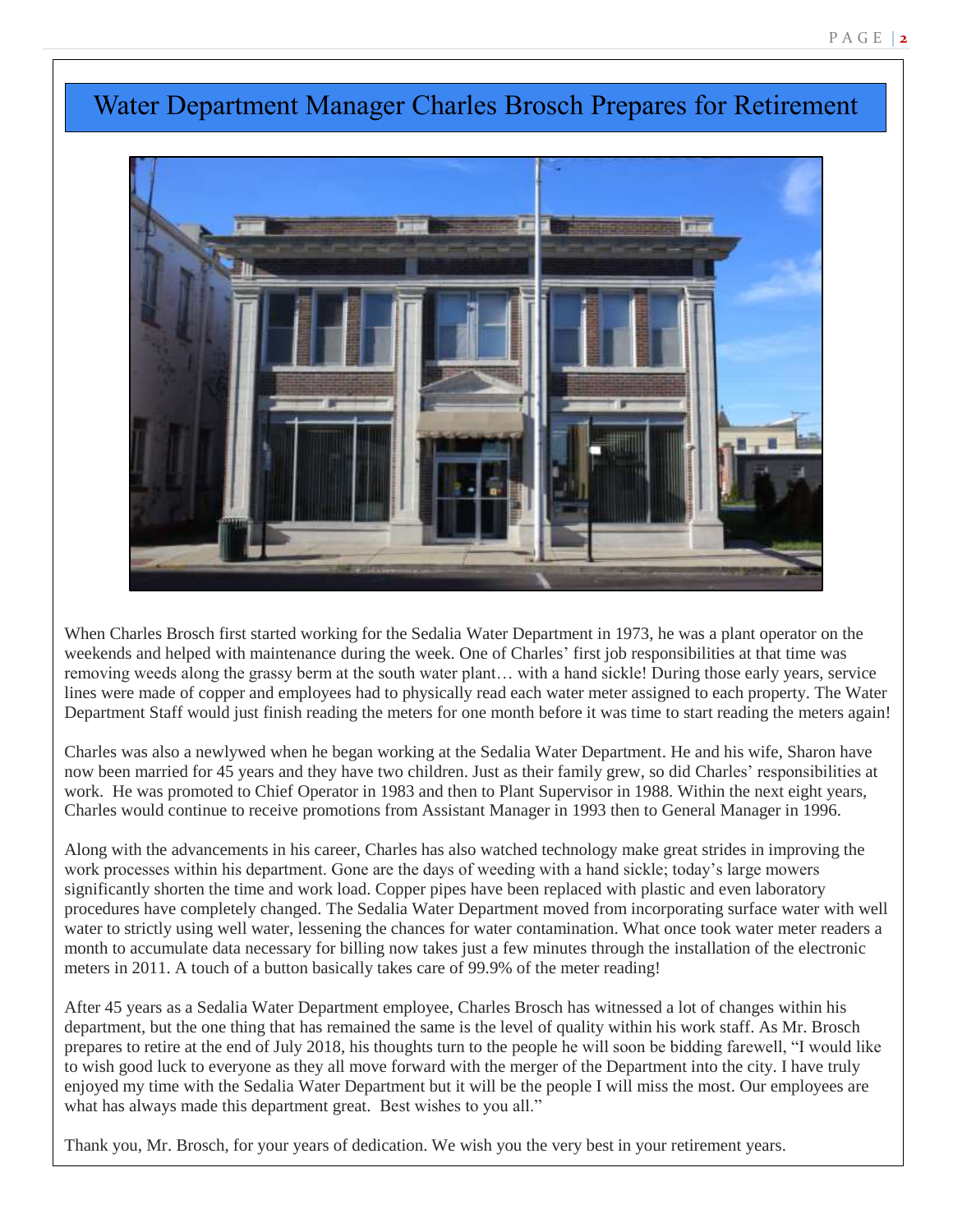P A G E | **3**

For you and your fellow neighbors' safety, July is great time to note the rules regarding the discharge of fireworks within the City limits. No worries, though – you can always watch the fireworks display with us Wednesday night, July  $4<sup>th</sup>$  on the Missouri State Fairgrounds.

Please note, according to City Code Section 36-123. - Restriction on the sale, discharge and storage of fireworks.

 bombs, torpedoes, rockets, Roman candles, flares or fireworks of any kind or description or any pyrotechnic material within the city, except as provided in subsection (b) of this section. "(a), No personal shall buy, sell, display or discharge any firecrackers, cannon crackers, aerial

 (b) Public displays of fireworks or pyrotechnics will be permitted only upon permission in writing, signed by the mayor and countersigned by the chief of the fire department."

Progress continues on the new Police Headquarters at 300 West Third Street. Estimated completion date is late November 2018.







**2018 City of Sedalia Citizens Annual Survey** 

Here in Sedalia we are committed to serving you, our customer, with the utmost quality as you deserve. In order to best accomplish this goal, we need your input. Therefore we ask that you please fill out the questionnaire listed on the back of this page so we can know what we are doing well and where we need to improve various city services.

Upon completion, this survey may be returned by mail, by e-mail, in person to the Administrator's Office at City Hall, filled out online (when available) at www.cityofsedalia.com, or returned in a designated box at the Water Department.

Sedalia's annual Customer Service Survey will soon be arriving at every household. Again this year, it will be enclosed with water bills. Additionally, the survey will be available on-line on the City of Sedalia webpage, www.cityofsedalia.com. The on-line survey may only be completed one-time per computer. The purpose of the annual survey is to measure citizen satisfaction or dissatisfaction with municipal services. Responses will be measured against surveys from previous years.